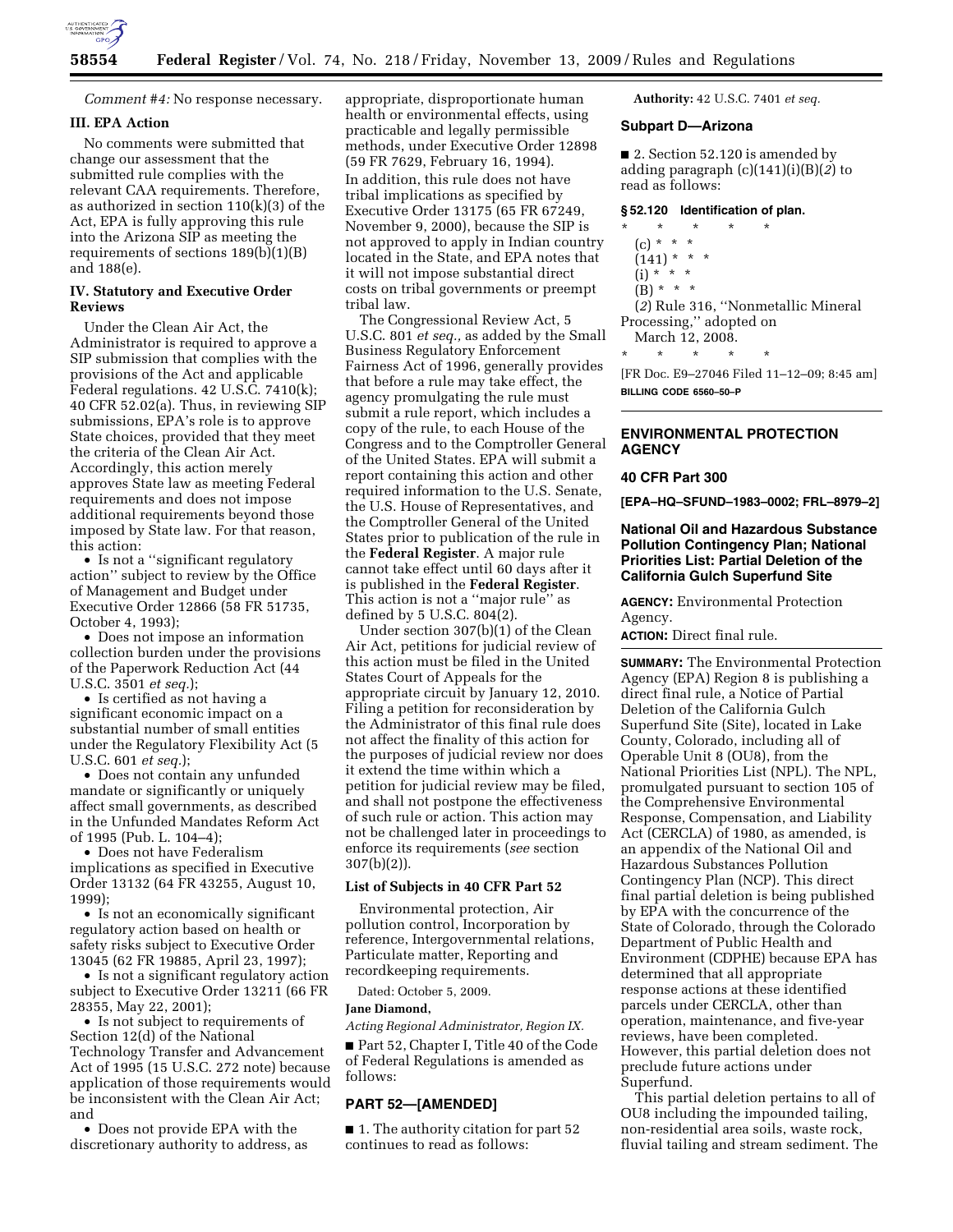Yak Tunnel (OU1), D&RGW Slag Piles and Easement (OU3), Upper California Gulch (OU4), Asarco Smelter/Colorado Zinc-Lead Mill site (OU5), Stray Horse Gulch (OU6), Apache Tailing (OU7), Residential Soils (OU9), Arkansas River Floodplain (OU11), and Site-wide Surface and Groundwater Quality (OU12) will remain on the NPL and are not being considered for deletion as part of this action.

**DATES:** This direct final partial deletion is effective January 12, 2010 unless EPA receives adverse comments by December 14, 2009. If adverse comments are received, EPA will publish a timely withdrawal of the direct final partial deletion in the **Federal Register** informing the public that the partial deletion will not take effect.

### **ADDRESSES:**

Submit your comments, identified by Docket ID no. EPA–HQ–SFUND–1983– 0002, by one of the following methods:

• *http://www.regulations.gov*. Follow online instructions for submitting comments.

- *E-mail:* Linda Kiefer,
- *kiefer.linda@epa.gov.* 
	- *Fax:* (303) 312–7151.

• *Mail:* Linda Kiefer, Remedial Project Manager, Environmental Protection Agency, Region 8, Mail Code 8EPR–SR, 1595 Wynkoop Street, Denver, CO 80202–1129.

• *Hand delivery:* Environmental Protection Agency, Region 8, Mail Code 8EPR–SR, 1595 Wynkoop Street, Denver, CO 80202–1129. Such deliveries are only accepted during the Docket's normal hours of operation, and special arrangements should be made for deliveries of boxed information.

*Instructions:* Direct your comments to Docket ID no. EPA–HQ–SFUND–1983– 0002. EPA's policy is that all comments received will be included in the public docket without change and may be made available online at *http:// www.regulations.gov*, including any personal information provided, unless the comment includes information claimed to be Confidential Business Information (CBI) or other information whose disclosure is restricted by statute. Do not submit information that you consider to be CBI or otherwise protected through *http:// www.regulations.gov* or e-mail. The *http://www.regulations.gov* Web site is an ''anonymous access'' system, which means EPA will not know your identity or contact information unless you provide it in the body of your comment. If you send an e-mail comment directly to EPA without going through *http:// www.regulations.gov*, your e-mail

address will be automatically captured and included as part of the comment that is placed in the public docket and made available on the Internet. If you submit an electronic comment, EPA recommends that you include your name and other contact information in the body of your comment and with any disk or CD–ROM you submit. If EPA cannot read your comment due to technical difficulties and cannot contact you for clarification, EPA may not be able to consider your comment. Electronic files should avoid the use of special characters, any form of encryption, and be free of any defects or viruses.

*Docket:* All documents in the docket are listed in the *http:// www.regulations.gov* index. Although listed in the index, some information is not publicly available, e.g., CBI or other information whose disclosure is restricted by statute. Certain other material, such as copyrighted material, will be publicly available only in hard copy. Publicly available docket materials are available either electronically in *http:// www.regulations.gov* or in hard copy at:

U.S. EPA Region 8, Superfund Records

- Center, 1595 Wynkoop Street, Denver, CO 80202. (303) 312–6473 or toll free (800) 227–8917; Viewing hours: 8 a.m. to 4:30 p.m., Monday through Friday, excluding holidays; and
- Lake County Public Library, 1115 Harrison Avenue, Leadville, CO 80461, (719) 486–0569.

**FOR FURTHER INFORMATION CONTACT:**  Linda Kiefer, Remedial Project Manager, U.S. Environmental Protection Agency, Region 8, Mailcode EPR–SR, 1595 Wynkoop Street, Denver, CO 80202– 1129, (303) 312–6689 *e-mail: kiefer.linda@epa.gov.* 

#### **SUPPLEMENTARY INFORMATION:**

#### **Table of Contents**

- I. Introduction
- II. NPL Deletion Criteria
- III. Partial Deletion Procedures
- IV. Basis for Site Partial Deletion
- V. Partial Deletion Action

## **I. Introduction**

EPA Region 8 is publishing this direct final Notice of Partial Deletion for Operable Unit 8 (OU8) of the California Gulch Superfund Site (Site), from the National Priorities List (NPL). This partial deletion pertains to all of OU8 including the impounded tailing, nonresidential area soils, waste rock, fluvial tailing and stream sediment. The NPL constitutes Appendix B of 40 CFR part 300, the Oil and Hazardous Substances

Pollution Contingency Plan (NCP), which EPA promulgated pursuant to Section 105 of the Comprehensive Environmental Response, Compensation and Liability Act (CERCLA) of 1980, as amended. EPA maintains the NPL as the list of sites that appear to present a significant risk to public health, welfare, or the environment. Sites on the NPL may be the subject of remedial actions financed by the Hazardous Substance Superfund (Fund). This partial deletion of the Site is proposed in accordance with 40 CFR 300.425(e) and is consistent with the Notice of Policy Change: Partial Deletion of Sites Listed on the National Priorities List. 60 FR 55466 (Nov. 1, 1995). As described in § 300.425(e)(3) of the NCP, a portion of a site deleted from the NPL remains eligible for Fund-financed remedial action if future conditions warrant such actions.

Because EPA considers this action to be noncontroversial and routine, this action will be effective *January 12, 2010*  unless EPA receives adverse comments by *December 14, 2009.* Along with this direct final Notice of Partial Deletion, EPA is co-publishing a Notice of Intent for Partial Deletion in the ''Proposed Rules'' section of the **Federal Register**. If adverse comments are received within the 30-day public comment period on this partial deletion action, EPA will publish a timely withdrawal of this direct final Notice of Partial Deletion before the effective date of the partial deletion and the partial deletion will not take effect. EPA will, as appropriate, prepare a response to comments and continue with the deletion process on the basis of the Notice of Intent for Partial Deletion and the comments already received. There will be no additional opportunity to comment.

Section II of this document explains the criteria for deleting sites from the NPL. Section III discusses procedures that EPA is using for this action. Section IV discusses OU8 of the California Gulch Superfund Site and demonstrates how it meets the deletion criteria. Section V discusses EPA's action to partially delete the Site parcels from the NPL unless adverse comments are received during the public comment period.

## **II. NPL Deletion Criteria**

The NCP establishes the criteria that EPA uses to delete sites from the NPL. In accordance with 40 CFR 300.425(e), sites may be deleted from the NPL where no further response is appropriate. In making such a determination pursuant to 40 CFR 300.425(e), EPA will consider, in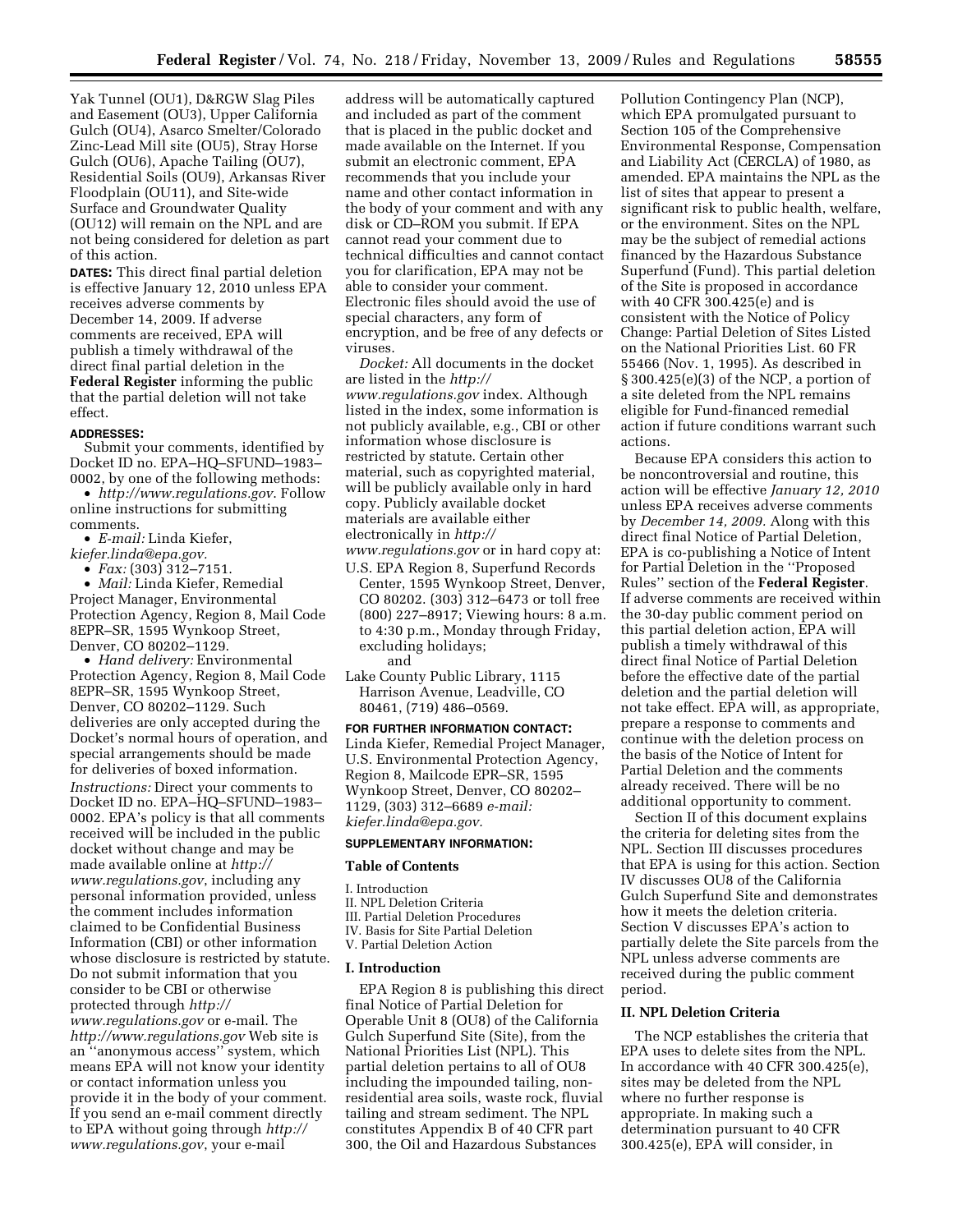consultation with the State, whether any of the following criteria have been met:

i. Responsible parties or other persons have implemented all appropriate response actions required;

ii. all appropriate Fund-financed response under CERCLA has been implemented, and no further response action by responsible parties is appropriate; or

iii. the remedial investigation has shown that the release poses no significant threat to public health or the environment and, therefore, the taking of remedial measures is not appropriate.

Pursuant to CERCLA section 121(c) and the NCP, EPA conducts five-year reviews to ensure the continued protectiveness of remedial actions where hazardous substances, pollutants, or contaminants remain at a site above levels that allow for unlimited use and unrestricted exposure. EPA conducts such five-year reviews even if a site is deleted from the NPL. EPA may initiate further action to ensure continued protectiveness at a deleted site if new information becomes available that indicates it is appropriate. Whenever there is a significant release from a site deleted from the NPL, the deleted site may be restored to the NPL without application of the hazard ranking system.

### **III. Partial Deletion Procedures**

The following procedures apply to the deletion of OU8 of the Site:

(1) EPA has consulted with the State of Colorado prior to developing this direct final Notice of Partial Deletion and the Notice of Intent for Partial Deletion co-published in the ''Proposed Rules'' section of the **Federal Register**.

(2) EPA has provided the State 30 working days for review of this notice and the parallel Notice of Intent for Partial Deletion prior to their publication today, and the State, through the Colorado Department of Public Health and Environment, has concurred on the partial deletion of the Site from the NPL.

(3) Concurrently with the publication of this direct final Notice of Partial Deletion, a notice of the availability of the parallel Notice of Intent for Partial Deletion is being published in a major local newspaper, the Leadville Herald Democrat. The newspaper notice announces the 30-day public comment period concerning the Notice of Intent for Partial Deletion of the Site from the NPL.

(4) The EPA placed copies of documents supporting the partial deletion in the deletion docket and made these items available for public inspection and copying at the Site

information repositories identified above.

(5) If adverse comments are received within the 30-day public comment period on this partial deletion action, EPA will publish a timely notice of withdrawal of this direct final Notice of Partial Deletion before its effective date and will prepare a response to comments and continue with the deletion process on the basis of the Notice of Intent for Partial Deletion and the comments already received.

Deletion of a portion of a site from the NPL does not itself create, alter, or revoke any individual's rights or obligations. Deletion of a portion of a site from the NPL does not in any way alter EPA's right to take enforcement actions, as appropriate. The NPL is designed primarily for informational purposes and to assist EPA management. Section 300.425(e)(3) of the NCP states that the deletion of a site from the NPL does not preclude eligibility for further response actions, should future conditions warrant such actions.

## **IV. Basis for Partial Site Deletion**

The following information provides EPA's rationale for deleting OU8.

## *Site Background and History*

The California Gulch Superfund Site (Site), EPA ID No. COD980717938, is located in Lake County, Colorado approximately 100 miles southwest of Denver. The Site was listed on the National Priorities List on September 8, 1983, 48 FR 40658. The Site is in a highly mineralized area of the Colorado Rocky Mountains covering approximately 18 square miles of a watershed that drains along California Gulch to the Arkansas River.

Mining, mineral processing, and smelting activities have occurred at the Site for more than 130 years. Mining in the District began in 1860, when placer gold was discovered in California Gulch. As the placer deposits were exhausted, underground workings became the principle method for removing gold, silver, lead, and zinc ore. As these mines were developed, waste rock was excavated along with the ore and placed near the mine entrances. Ore was crushed and separated into metallic concentrates at mills, with mill tailing generally slurried into tailing impoundments. As a result of these operations, the Site contains many tailing impoundments, fluvial deposits, slag piles, waste rock piles, and mine water drainage tunnels. The Site was placed on the NPL due to concerns regarding the impact of mine drainage on surface waters leading to California

Gulch and the impact of heavy metals loading into the Arkansas River.

The Site includes the City of Leadville, various parts of the Leadville Historic Mining District, Stringtown, and a section of the Arkansas River from the confluence of California Gulch to the confluence of Two-Bit Gulch.

A Site-wide Phase I Remedial Investigation (Phase I RI), which primarily addressed surface and groundwater contamination, was issued in January 1987. As a result of the Phase I RI, EPA developed the first operable unit at the Site, the Yak Tunnel. This first operable unit was designed to address the largest single source of metallic loading. A number of additional Site-wide studies followed the Phase I RI. These include the Tailing Disposal Area Remedial Investigation Report (Tailing RI), Baseline Human Health Risk Assessment Part A, Part B, and Part C, Ecological Risk Assessment for Terrestrial Ecosystems, Baseline Aquatic Ecological Risk Assessment, Groundwater RI, Surface Water RI, Waste Rock RI, and Site-wide Screening Feasibility Study (SFS).

In order to expedite the clean-up of the Site, EPA agreed, pursuant to a May 2, 1994 Consent Decree (1994 CD), to divide the Site into twelve Operable Units (OUs). With the exception of OU12, the operable units pertain to distinct geographical areas corresponding to areas of responsibility for the identified responsible parties and/or to distinct sources of contamination. The OUs are as follows:

- 1. Yak Tunnel/Water Treatment Plant 2. Malta Gulch Tailing Impoundments
	- and Lower Malta Gulch Fluvial Tailing
- 3. D&RGW Slag Piles and Easement
- 4. Upper California Gulch
- 5. Asarco Smelter Sites/Slag/Mill Sites
- 6. Starr Ditch/Stray Horse Gulch/Lower Evans Gulch/Penrose Mine Waste Pile
- 7. Apache Tailing Impoundments
- 8. Lower California Gulch
- 9. Residential Populated Areas
- 10. Oregon Gulch
- 11. Arkansas River Valley Floodplain
- 12. Site-wide Surface and Ground Water To date, OU2, OU10 and portions of

OU9 have been deleted from the Site. The remaining OUs are still on the NPL.

### *Background and History*

Operable Unit 8 (OU8) also known as Lower California Gulch is defined by the 500-year floodplain of the California Gulch from immediately below the boundary of the Yak Tunnel Water Treatment Plant (OU1) to the point of confluence of California Gulch with the Arkansas River, and includes the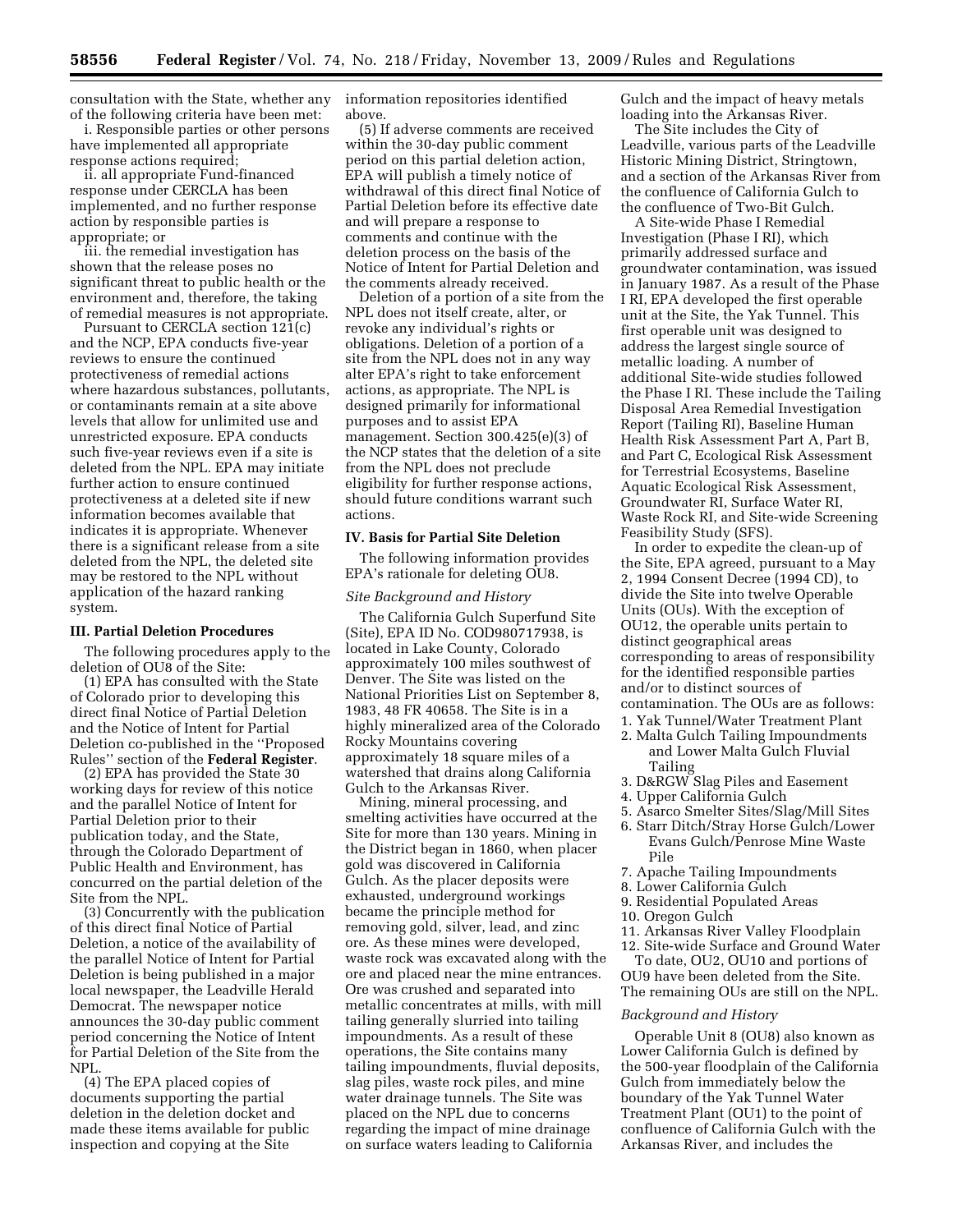Colorado Zinc-Lead (CZL) Tailing Impoundment outside the 500-year floodplain. OU8 is approximately 97 acres in size and 4.3 miles long. OU8 borders portions of several other operable units including OU1 (Yak Tunnel Treatment Plant), OU2 (Malta Gulch), OU3 (D&RGW slag piles), OU5 (Asarco smelters/slag/mill sites), OU7 (Apache Tailing Impoundments), OU9 (Residential Populated areas), and OU10 (Oregon Gulch). Lower California Gulch receives runoff and water from tributaries that drain all or portions of these other operable units. Lower California Gulch also receives tributary water from upper California Gulch and Stray Horse Gulch via Starr Ditch, which drain areas of OU4 (Upper California Gulch) and OU6 (Starr Ditch/ Penrose Dump/Stray Horse Gulch). The land area within OU8 consists predominantly of private property. While no residences are located in OU8, several anthropogenic features, primarily consisting of highway bridges, road crossings, and culverts, currently exist within the 500-year floodplain of Lower California Gulch. Lower California Gulch roughly parallels U.S. Highway 24.

Historically, tailing impoundments within the Site have resulted in fluvial deposits of tailing being transported by surface flows and deposited at specific locations in OU8. Since that time, remediation activities have occurred upstream in OUs 1, 4 and 6. Previously, during high flow events, stream sediments originating from source areas primarily upstream of OU8 were transported by California Gulch and associated tributaries into and within OU8. The stream sediment in Lower California Gulch was contaminated with mine wastes and associated metals transported from upstream sources. The soluble metals contained in runoff have contributed to the contamination of surface water and sediments. Additionally, waste rock from underground mining was frequently dumped near mineshafts within the Site and has added to the contamination.

The CZL tailing impoundment is the only tailing impoundment identified in OU8. The CZL site was an operating flotation mill that processed zinc-lead ores sporadically between 1925 and 1940. The CZL tailing impoundment is located approximately one mile west of Leadville and immediately north of Stringtown. The CZL tailing impoundment at the site of the flotation mill operation covered approximately 1.6 acres at an average depth of 7 feet. The CZL tailing impoundment contained an estimated 17,000 cubic yards of tailing.

The Gaw waste rock pile is located upstream of the Apache Tailing Impoundment (OU7) within OU8. The Gaw waste rock pile represents the only deposit of waste rock identified within  $\overline{OUB}$ 

Five fluvial tailing sites within OU8 were found to have elevated levels of contamination. Fluvial Tailing Site 1 (FTS1), comprising approximately 3.4 acres, is adjacent to the La Plata Slag Pile (part of OU3) and extends downstream in a westerly direction to a point approximately 1,000 feet up gradient of the CZL Tailing Impoundment. California Gulch flows through the tailing and the gulch has cut a channel through the fluvial deposits. The fine to coarse grained tailing and alluvial/tailing materials ranged from 1– 6 feet in depth.

Fluvial Tailing Site 2 (FTS2) lies 200 feet downstream of FTS1 and is estimated to be 3.2 acres. The fluvial tailing material in FTS2 is generally light brown to brown clay silts and sands overlying light brown silt that contains cobbles and sand.

Fluvial Tailing Site 3 (FTS3) is located immediately downstream of Lake County Road 6 on California Gulch and covers approximately 4.8 acres. The flow of California Gulch through FTS3 is split into a north and south channel, with most of the flow occurring in the North Channel.

Fluvial Tailing Site 6 (FTS6) is located on California Gulch between the Yak Tunnel Treatment Plant Surge Pond embankment and the Apache Tailing Impoundments comprising approximately 4.2 acres. A portion of the Gaw waste rock pile also lies within FTS6. The pile covers approximately one half acre and is estimated to have a volume of 7,500 cubic yards.

Fluvial Tailing Site 8 (FTS8) extends from the Arkansas Valley Slag Pile (part of OU3) to a point approximately 6,500 feet downstream to the confluence of California Gulch with the Arkansas River. FTS8 is a series of small discontinuous tailing deposits with a total estimated area of 115 acres. Approximately 45 acres of fluvial tailing that lie within the floodplain boundaries of the portion of FTS8 are addressed in the OU8 Record of Decision.

Non-residential area soils are defined as poorly vegetated areas outside of the fluvial tailing sites and within the OU8 boundary. The studies identified about 6.3 acres of non-residential area soils with elevated levels of contaminants.

Stream sediments were identified as a potential contaminant source in the SFS. The primary concerns were loose and erodible sediments that could be

resuspended and carried downstream. The studies estimated that there were about 4,500 cubic yards of stream sediments of potential concern.

EPA is the lead agency for OU8, and the Colorado Department of Public Health and Environment (CDPHE) is the support agency. Pursuant to the 1994 CD, Resurrection Mining Company (Resurrection) conducted and financed remediation work in OU8.

## *Remedial Investigations and Feasibility Study (RI/FS)*

A number of studies and remedial investigations have been conducted within the California Gulch Superfund Site that have addressed Lower California Gulch (OU8). The following areas were identified as potential contaminant sources in OU8: Areas of impounded tailing in the Colorado Zinc-Lead (CZL) Tailing Impoundment located in the California Gulch 500-year flood plain, non-residential area soils, waste rock in the Gaw Waste Rock Pile, fluvial tailing in five fluvial tailing sites, and stream sediments. Potential contaminant sources identified in OU8 by the numerous investigations are described below.

*CZL Fluvial Tailing Impoundment:*  Contained elevated concentrations of lead, cadmium, arsenic, and zinc with the potential to generate Acid Rock Drainage (ARD).

*Non-Residential Soils:* Metals concentrations are generally low and decrease with depth to the native undisturbed soils.

*Gaw Waste Rock Pile:* Surface soil contained lead at slightly elevated concentrations, outflow from the Gaw shaft demonstrated neutral pH values, with minimally elevated sulfate concentrations, and metals typically were below limits of detection.

*FTS 1,2, and 3:* Surface tailings had elevated levels of arsenic, cadmium, lead, and zinc; subsurface tailing had elevated levels of arsenic, cadmium, and lead; foundation soils had elevated levels of silver, cadmium, arsenic, lead, and zinc.

*FTS 6:* Surface tailing had elevated levels of arsenic, cadmium, copper, lead, mercury, silver, and zinc; subsurface tailing had elevated levels of arsenic, cadmium, copper, lead, manganese, mercury, and zinc; foundation soils had elevated levels of silver, cadmium, copper, arsenic, lead, and zinc; the waste pile has potential for generating ARD.

*FTS 8:* Surface tailing had elevated levels of arsenic, cadmium, copper, lead, and zinc; subsurface tailing had elevated levels of arsenic, cadmium,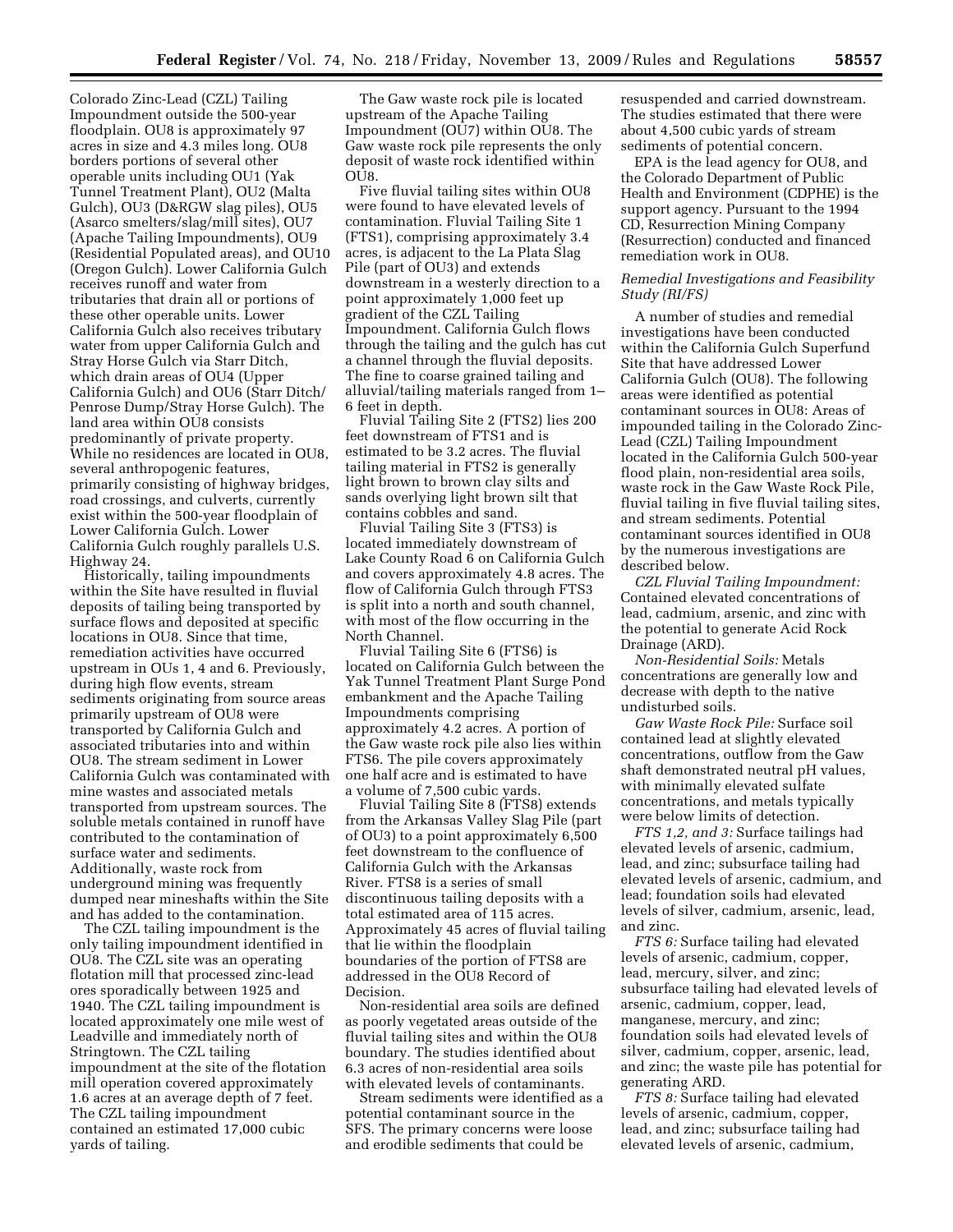lead, and zinc; foundation soils had elevated levels of cadmium.

*Stream sediments:* Had elevated levels of arsenic, cadmium, lead, copper, and zinc.

A Focused Feasibility Study (FFS) for OU8 was prepared by Resurrection in 2000. The FFS evaluated and screened remedial alternatives retained in the site-wide SFS for impounded tailing, non-residential area soils, waste rock, fluvial tailing, and stream sediment within OU8. The FFS presented a comparative analysis of the potential remedial alternatives based on the nine NCP evaluation criteria. A proposed plan for OU8 was published on July 27, 2000.

#### *Selected Remedy*

In order to take advantage of the availability of the Oregon Gulch Tailing Impoundment in OU10 as a repository for contaminated materials from OU8, two interim removal actions were approved for OU8 in 1995 and 1998. In the first interim removal action, approximately 28,000 cubic yards of material were excavated from the CZL Tailing Impoundment, the western portion of FTS2, and the underlying foundation soils and placed in the Oregon Gulch Tailing Impoundment (OU10). The excavated area was backfilled with clean borrow soil, graded, and vegetated. Wetlands adjacent to the CZL Tailing Impoundment site were revegetated in the summer of 1996. The activities were documented in the 1995 Action Memorandum for OU8. In the second interim removal action, approximately 5,794 cubic yards of fluvial tailing were excavated from poorly vegetated, erosion-prone areas within OU8 (specifically, FTS2, FTS3, FTS6, and FTS8). The excavated tailing was transported and placed in the Oregon Gulch Tailing Impoundment (OU10). In conjunction with channel excavation under the second interim removal action, approximately 1,339 cubic yards of sediment were removed from accumulated sediment in FTS2 and FTS3. The excavated stream sediment was transported and placed in the Oregon Gulch Tailing Impoundment (OU10). These activities were documented in the 1998 Action Memorandum for OU8. Resurrection conducted both removal actions.

A Record of Decision for OU8 (OU8 ROD) was signed on September 29, 2000.

The remedial action objectives (RAOs) for the remedies presented in the OU8 ROD are summarized below.

• Control airborne transport of tailing particles and contaminated nonresidential soils.

• Control leaching and migration of metals from tailing, soil, waste rock, and contaminated fluvial and stream sediments into surface water.

• Control leaching and migration of metals from tailing, soil, waste rock, and contaminated fluvial and stream sediments into groundwater.

• Control erosion of tailing material and soil materials into local water courses.

• Control contaminant exposure to terrestrial and aquatic life. The selected remedies for addressing the contaminated media within OU8 are described below.

*CZL Impounded Tailing:* No Further Action was the selected alternative for impounded tailing within OU8. All tailing were removed from the CZL Tailing Impoundment site in the 1995 Removal Action and no other impounded tailing exist within OU8.

*Non-Residential Area Soils:*  Containment was the selected alternative for non-residential area soils within OU8. The Non-Residential Area Soils were to be regraded to promote positive drainage, soil amendment added, and re-vegetated. Institutional controls are required.

*Gaw Waste Rock:* No Action was the selected alternative for waste rock within OU8. No Action was selected since the Site-wide studies and remedial investigations showed that the Gaw waste rock pile was not a source of contamination to surface water or groundwater.

*Fluvial Tailing:* Containment was the selected alternative for fluvial tailing within OU8. This alternative consisted of (1) regrading, (2) revegetation, (3) riprap or erosion-control matting in erosion-prone areas of fluvial tailing, and (4) institutional controls.

*Stream Sediment:* Sediment Removal and Channel Reconstruction was the selected alternative for stream sediment within OU8. This alternative consists of (1) reconstruction of unstable braided channel areas of FTS3, (2) construction of a channel through FTS6, (3) removal of sediment and channel improvements in currently erosionally unstable areas, and (4) institutional controls.

#### *Response Actions*

Remedial action activities for OU8 began in August 2001 by the responsible party, Resurrection Mining Company. For the non-residential area soils remedy, approximately 4.5 acres of poorly-vegetated upland soils were regraded and revegetated. Revegetation

of non-residential soils was approached on a site-specific basis utilizing amendments as necessary based on the results of agronomic soil tests.

For Fluvial Tailings pile FTS1, remedial construction included regrading of the tailings in place and placing riprap on the embankment adjacent to the California Gulch stream channel. The tailing surface was covered with approximately one foot of growth material and was regraded to provide positive, non-erosive drainage into California Gulch. The surface was revegetated. For Fluvial Tailings pile FTS2, construction involved regrading existing berms and constructing new berms in erosion-prone areas of the north stream bank. Berms were reinforced with riprap, and disturbed areas were revegetated. For Fluvial Tailings pile FTS3, construction involved reconstruction of the stream channel, reinforcement of stream bank areas prone to erosion, and revegetation of disturbed areas. For Fluvial Tailings pile FTS6, remediation included reconstruction of the stream channel and revegetation of disturbed areas. Stream channel restoration involved abandonment of the elevated channel where California Gulch historically bypassed the Apache tailing impoundment to the valley floor. For Fluvial Tailings pile FTS8, construction involved placement of borrow soil in fluvial tailing removal areas, removal of sediments from the California Gulch stream channel, stabilization of existing berms, and construction and reinforcement of new berms in areas prone to erosion.

Remediation activities of the California Gulch included widening the existing stream channel and regrading riprap on existing berms. Areas disturbed during construction were revegetated.

Construction was completed in September of 2002.

#### *Cleanup Goals*

OU8 was established pursuant to the 1994 CD. The intent of the parties under the 1994 CD was that source remediation would occur in each of the designated operable units and once source remediation was completed in those OUs, site-wide surface water and groundwater would then be examined and addressed as needed. Thus, specific numerical cleanup standards for surface water or groundwater were not established for OU8. Instead, the RAOs considered actions designed to prevent or control the release or threatened release of waste material or contaminants of concern from sources of contamination within OU8.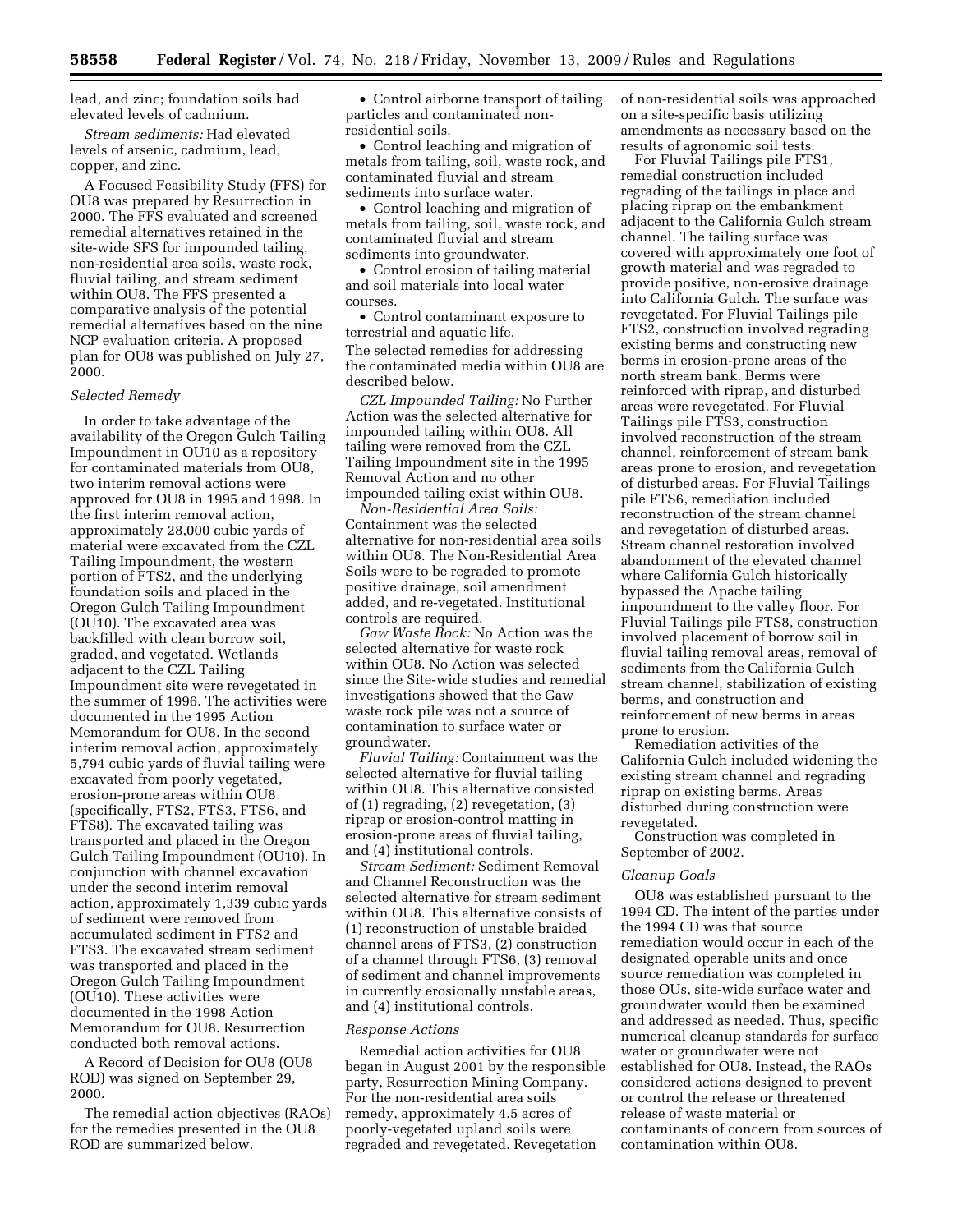The Selected Remedies met the RAOs by either excavating and removing materials from OU8, therefore preventing the release of waste material, or containing the contaminated materials and controlling the release of waste material to air and water.

#### *Operation and Maintenance*

Resurrection performs operation and maintenance pursuant to the May 2008 OU4, OU8, and OU10 Operation and Maintenance Plan. This plan requires biannual inspection/maintenance of the constructed components of the remedies in OU8 and annual reporting to EPA and CDPHE. The constructed components are to be inspected and maintained as follows:

*Revegetated Channels and Ditches:*  Revegetated channels will be inspected for erosion/scour, sediment collection, and vegetative cover. Sediment and material in excess of two inches in depth will be removed. Quantities of sediment less than 10 cubic yards may be placed next to the channel, in areas that will minimize remobilization. Scouring deeper than two inches below the base of the channel or rills and/or gullies on the channel sideslopes deeper than two inches in depth will be repaired.

*Riprap-Lined Channels, Banks, and Berms:* Riprap-lined channels, banks, and berms will be inspected for erosion and uniformity of rock placement and in the case of channels, capacity restriction. For channels, sediment and material in excess of two inches in depth above the top of the riprap will be removed. Quantities of sediment less than 10 cubic yards may be placed next to the channel, in areas that will minimize remobilization. Larger quantities of sediment that can not be placed adjacent to a channel will be placed at locations within the Site as approved by the EPA and the State. Areas in which riprap has been displaced to expose the channel, bank, or berm subgrade will be repaired with rock meeting the as-built specifications in the completion report and material restricting the channel capacity will be removed.

*Reno Mattress-Lined Channels and Gabion Structure:* Reno mattresses and gabions will be inspected for structural integrity. Damaged mattresses and baskets will be repaired. Erosion under or around the mattresses or gabions will be repaired.

*Erosion Control Block-lined Channels:*  Channels constructed using erosion control blocks will be inspected for eroded or broken blocks and erosion of the channel banks. Sediment and material in excess of one inch in depth

above the top of the blocks will be removed. Quantities of sediment less than 10 cubic yards may be placed next to the channel, in areas that will minimize remobilization. Damaged or eroded blocks which cause the channel subgrade to be exposed will be repaired or replaced with blocks meeting the asbuilt specifications in the completion report to maintain channel integrity.

*Revegetated Areas:* Areas revegetated during remedial construction will be inspected for erosional stability and vegetative cover. Inspected areas will include channel banks, floodplains, non-residential soils, embankment toes, tailing and waste rock areas. Erosion rills or gullies in excess of two inches deep in revegetated areas will be repaired. In addition, vegetative areas will be inspected for the presence of bareground areas. Areas void of or containing little vegetation which are larger in area than 100 square feet will be considered bareground areas. Identified bareground areas will be assessed for agronomic conditions, and any necessary soil amendments identified by the agronomic assessment will be completed and the area will be reseeded during next spring or fall planting season.

Bi-annual (twice per year) inspections will be performed in late spring or early summer after snowmelt has occurred and in mid- to late fall.

A report will be prepared and submitted to Region 8 of the U.S. Environmental Protection Agency (EPA) and the Colorado Department of Public Health and Environment (CDPHE) prior to the end of each year (December 31) documenting the inspection and maintenance activities. The report will discuss the inspection and include: (1) Completed copies of the inspection forms contained in Appendix B, (2) photographs of areas where inspections and maintenance were performed, and (3) maintenance activities performed.

In addition, Lake County passed an ordinance on March 2, 2009 that established institutional controls for OU8. Under this ordinance, the fluvial tailing sites, non-residential soils, and constructed elements of the remedies as depicted on the corresponding map available at the Lake County Building and Land Use Department within OU8, are designated as engineered remedies. The County will not issue a permit for any activity on property that contains a designated engineered remedy unless the permit applicant has secured approval for those activities from the CDPHE. For all other portions of OU8 not designated as part of an engineered remedy, the ordinance provides that any excavation or other earth removal

activity that exceeds 10 cubic yards requires CDPHE approval for such activity as a condition precedent to the County granting a permit. Finally, the ordinance provides that all permit applicants shall be provided with information regarding best management practices regarding potentially contaminated soils and the applicant must certify they have received and reviewed this information before a permit will be issued.

#### *Five-Year Review*

The remedies at the Site require ongoing five-year reviews in accordance with CERCLA Section 121(c) and § 300.430(f)(4)(ii) of the NCP. The next five-year review for the California Gulch Site is scheduled for 2012.

The five-year review in 2007 noted that all remedial actions in OU8 have been completed. Biannual inspections were performed in accordance with the Final California Gulch Superfund Site Operation and Maintenance Plan, Operable Units 4, 8 and 10 as revised in January 2005. Two action items for OU8 were recommended in the 2007 fiveyear review. First, a portion of Non-Residential Soils Areas, FTS1 and FTS2 remedies were in need of repair or replacement to extend the life of the cap. The existing remedy was repaired so that mine waste does not come into contact with California Gulch flows or allow precipitation to accumulate on the tailing surface. Second, institutional controls were needed to ensure protection of human health in the event of changes in zoning or to preclude disturbance of engineered remedies as a result of development consistent with current zoning. These institutional controls are now in place as discussed above.

#### *Community Involvement*

Public participation activities have been satisfied as required in CERCLA Section 113(k), 42 U.S.C. 9613(k) and CERCLA Section 117, 42 U.S.C. 9617. Documents in the partial deletion docket which the EPA relied on for recommendation for the partial deletion from the NPL are available to the public in the information repositories and a notice of availability of the Notice of Intent for Partial Deletion has been published in the Leadville Herald Democrat to satisfy public participation procedures required by 40 CFR 300.425(e)(4).

The Lake County Commissioners and the Mayor of Leadville are supportive of the deletion of OU8.